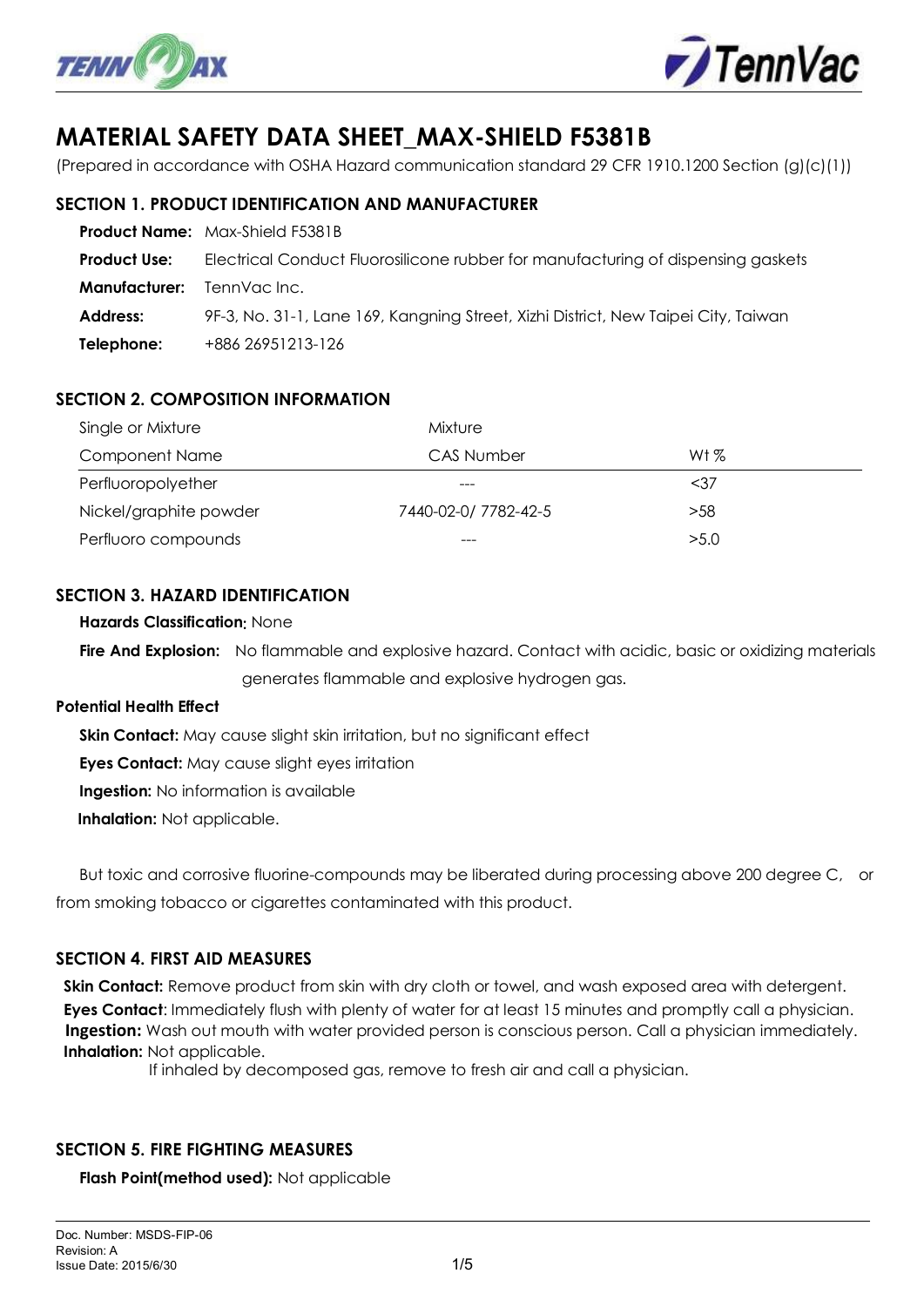



**Flammable Limits:** Lower: Not measured

Upper: Not measured

**Extinguishing Media:** Foam, dry chemical, carbon dioxide

**Special Firefighting Procedure:** Wear appropriate protective equipment, including approved respirator. **Unusual Fire and Explosion Hazard:** When heating above 200 degree C or in fire conditions, decomposition products from materials may be formed including hydrogen fluoride, carbonyl fluoride, carbon monoxide and low molecular weight fluorocarbons.

# **SECTION 6. ACCIDENTAL RELASE MEASURES**

#### **STEP TO BE TAKEN IN CASE MATERIAL IS RELEASE OR SPILLED:**

Contain the spill or leak. Scrape up with cardboard or rag and place in container, in such a case pay attention to generation of hydrogen gas by contaminants.

# **SECTION 7. HANDLING AND STORAGE**

#### **PRECAUTION TO BE TAKEN IN HANDLING AND STORAGE:**

 Keep container closed when not in use. Vent the container properly to eliminate internal pressure.

Store in a cool place.

Do not lay the container on its side.

Avoid contact with eyes and prolonged or repeated skin contact.

Do not smoke cigarettes which have come into contact with this product.

Keep out of reach of children.

#### **INFORMATION ABOUT THE EMPTIED CONTAINER**

Do not re-use this container.

Keep away from heat, spark and flame.

Do not puncture or cut this container, and do not weld on or near this container.

#### **SECTION 8. EXPOSURE CONTROLS/PERSONAL PROTECTION**

#### **EXPOSURE GUIDELINES:**

| Respiratory Protection (Specify Type) | Required when this product is heated above 200 degree C |  |  |
|---------------------------------------|---------------------------------------------------------|--|--|
| Ventilation                           | None should be needed                                   |  |  |
| Local Exhaust                         | Recommended                                             |  |  |
| Mechanical (General)                  | Adequate ventilation system                             |  |  |
| Special                               | Not required                                            |  |  |
| Other                                 | Not required                                            |  |  |
| <b>Protective Gloves</b>              | Plastic film                                            |  |  |
| Eye Protection                        | Safety glasses                                          |  |  |
| Protective Clothing Or Equipment      | Eyewash equipment                                       |  |  |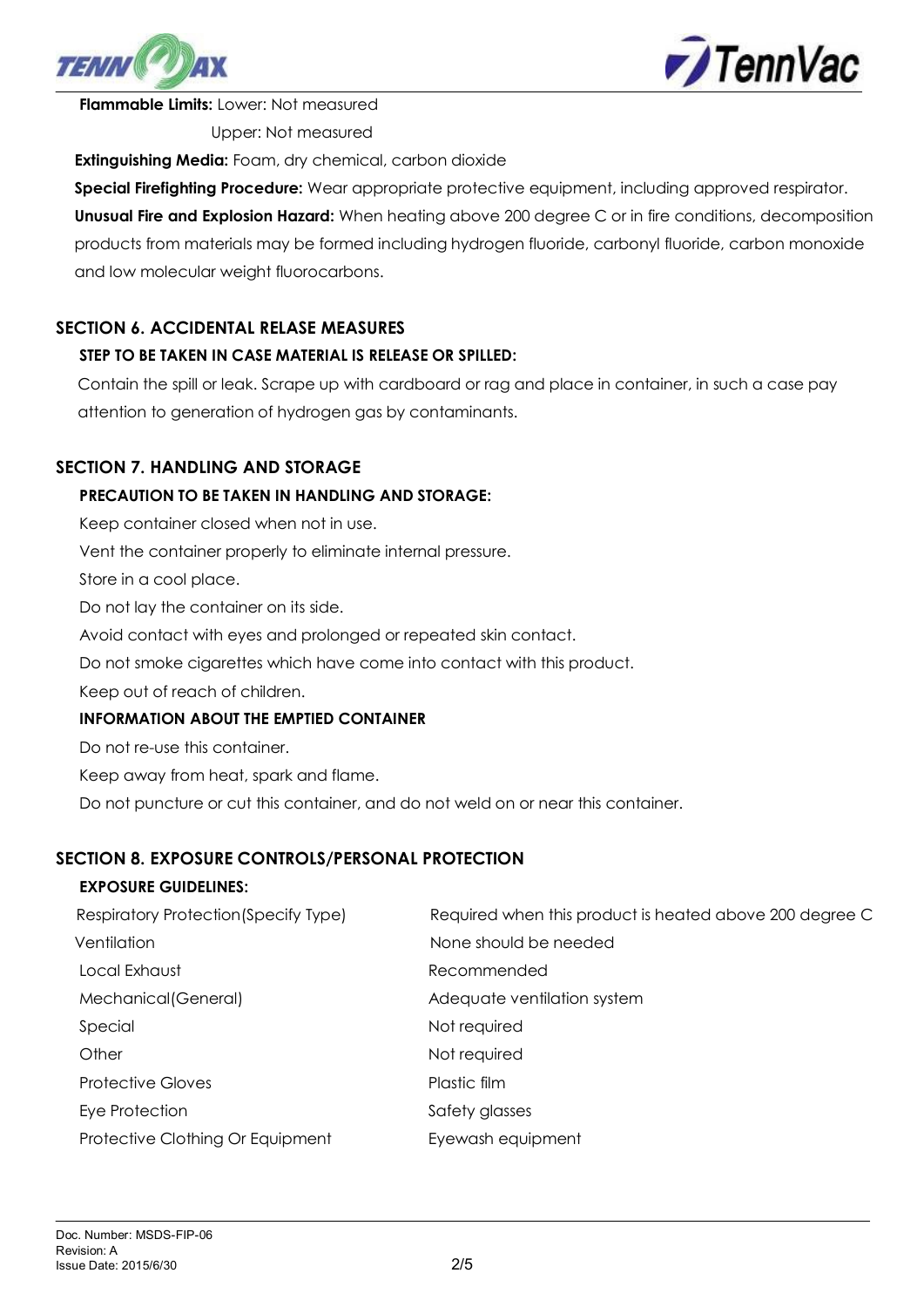



Work/Hygienic Practices Keep away from heat and flam. Avoid contact with eyes and prolonged or repeated skin contact. Avoid contact with acidic, basic or oxidizing materials. Wash hands after handling.

#### **SECTION 9. PHYSICAL AND CHEMICAL PROPERTIES**

| <b>Boiling Point</b>  | Not applicable               |
|-----------------------|------------------------------|
| Vapor Pressure        | Negligible (25 degrees C)    |
| Vapor Density (AIR-1) | Not determined               |
| Density               | 2.73 (23 degrees C)          |
| Melting Point         | Not determined               |
| Evaporation Rate      | Negligible (BUTYL ACETATE=1) |
| Solubility In Water   | Not soluble                  |
| Solubility            |                              |
| Appearance(Color)     | Gray                         |
| Appearance (Form)     | Paste                        |
| Odor                  | Odorless                     |
| Dynamic Viscosity     |                              |

#### **SECTION 10. STABILITY AND REACTIVITY**

.

| <b>Chemical Stability</b>             | Stable                                                       |  |  |
|---------------------------------------|--------------------------------------------------------------|--|--|
| Condition To Avoid                    | Contact with acidic, basic or oxidizing materials.           |  |  |
|                                       | Heating above 200 degrees C.                                 |  |  |
| Hazardous Polymerization              | Will not occur                                               |  |  |
| Materials To Avoid                    | Acidic, basic or oxidizing materials.                        |  |  |
| Hazardous Decomposition or By-product | Acidic, basic or oxidizing materials can cause hydrogen gas. |  |  |
|                                       | Thermal breakdown of this product during fire or very high   |  |  |
|                                       | heat condition may evolve the following hazardous            |  |  |
|                                       | decomposition product: Carbon oxides and traces of           |  |  |
|                                       | incompletely burned carbon compounds. Silicon dioxide.       |  |  |
|                                       | Fluorine compounds. Formaldehyde.                            |  |  |

# **SECTION 11.TOXICOLOGICAL INFORMATION**

#### **Special Hazard Information on Components:**

| Skin irritation |          | Skin-rabbit: Nonirritating [Fluorinated organosiloxane]                                    |  |
|-----------------|----------|--------------------------------------------------------------------------------------------|--|
| eyes irritation |          | Nonirritating [Fluorinated organosiloxane]                                                 |  |
| Sensitization   |          | Negative (Guinea pig) [Fluorinated organosiloxane]                                         |  |
| Acute<br>(LD50) | toxicity | LD50 (Oral/Rat): >500 mg/kg<br>LD50 (Dermal/Rat): >2500 mg/kg [Fluorinated organosiloxane] |  |
| Acute<br>(LC50) | toxicity | LC50 (Inhalation/Rat): >5000 mg/m3/4hr [Fluorinated organosiloxane]                        |  |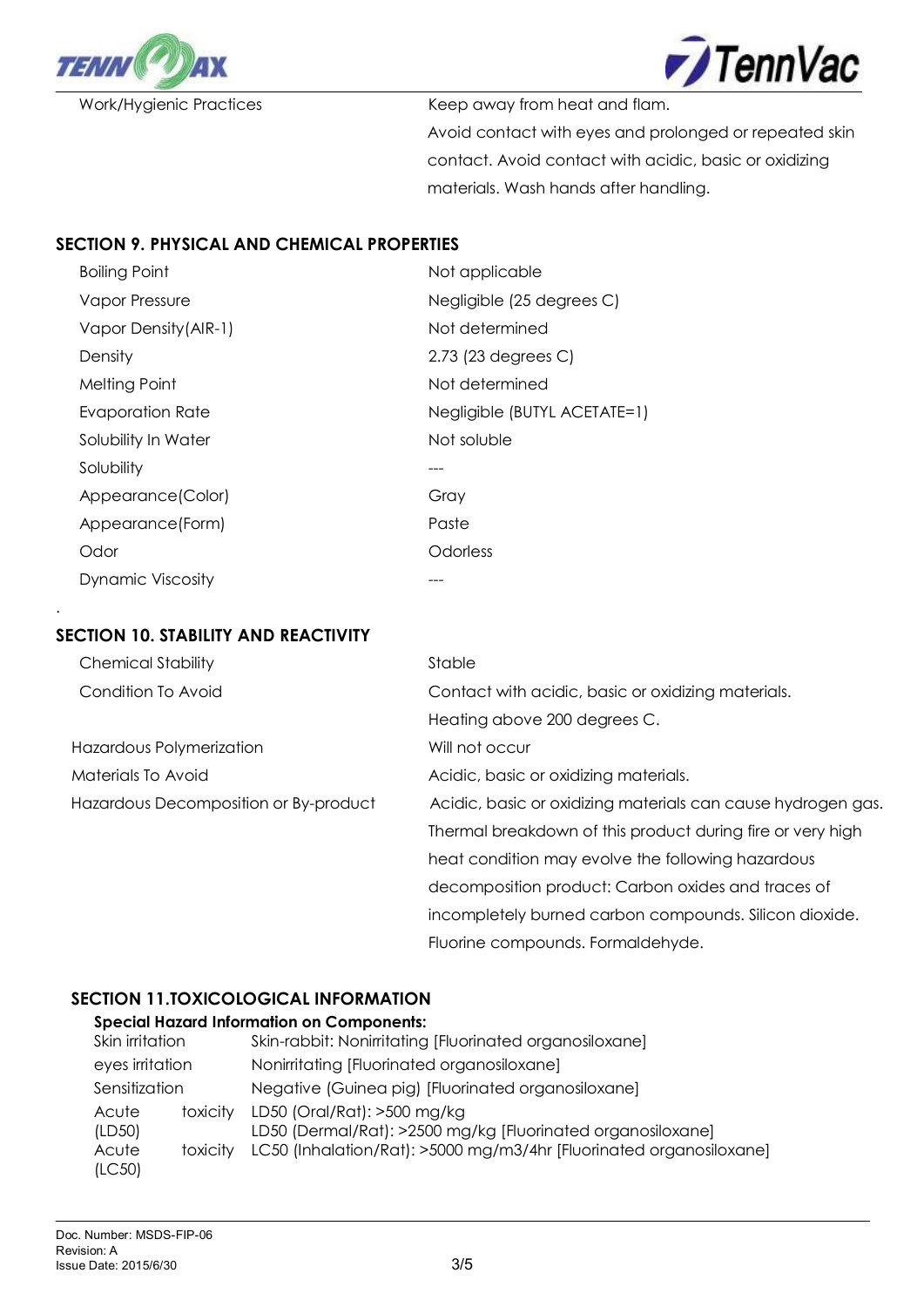



 $\overline{a}$ Subacute toxicity NOAEL: 400mg /kg/28 days, In a repeated-dose oral toxicity study in Wistar rats there were no clinical signs or effects on body weight or food consumption. Various changes in hematology, urinalysis and blood chemistry parameters were observed in the middle and/or high dose groups (males and/or females). An absolute decrease in testis weight was reported for high dose male animals; histopathologioal findings were also reported for the testis. [Fluorinated organosiloxane] Chronic toxicity NOAEL: 400mg /kg/28 days, In a repeated-dose oral toxicity study in Wistar rats there were no clinical signs or effects on body weight or food consumption. Various changes in hematology, urinalysis and blood chemistry parameters were observed in the middle and/or high dose groups (males and/or females). An absolute decrease in testis weight was reported for high dose male animals; histopathologioal findings were also reported for the testis. [Fluorinated organosiloxane]

Carcinogenicity NTP: Not listed, IARC: Not listed, OSHA Regulated: Not listed Mutagenicity Ames Test: Negative,Chromosome analysis: Negative [Fluorinated organosiloxane] Other information None

#### **SECTION 12.ECOLOGICAL INFORMATION**

| Biodegradation    | Not readily degradable (12% (Max.) degradation after 28 days)   |  |
|-------------------|-----------------------------------------------------------------|--|
|                   | [Fluorinated organosiloxane]                                    |  |
| Bioaccumulation   | Log Pow: 10.52 [Fluorinated organosiloxane]                     |  |
| Aquatic Toxicity: | $EC50$ (72 hr): $>100$ mg/1 (Algae),                            |  |
|                   | EC50 (48 hr): >100mg/1 (Daphnia magna),                         |  |
|                   | EC50 (96 hr): >100mg/1 (Zebra fish)[Fluorinated organosiloxane] |  |
| Other Information | None                                                            |  |

#### **SECTION 13.DISPOSAL CONSIDERATIONS**

Residue shall be incinerated in an EPA approved Facility.

Material shall also incinerated in an approved Facility.

Material and residue will not be released to water.

Material and residue will only be incinerated at temperatures that will destroy the fluorinated chemicals of concern.

Empty containers shall be triple rinsed then disposed of disposed of in a lawful manner.

Obey all local, state and federal regarding disposal of chemical wastes.

#### **SECTION 14.TRANSPORT INFORMATION**

(IMO INFORMATION)